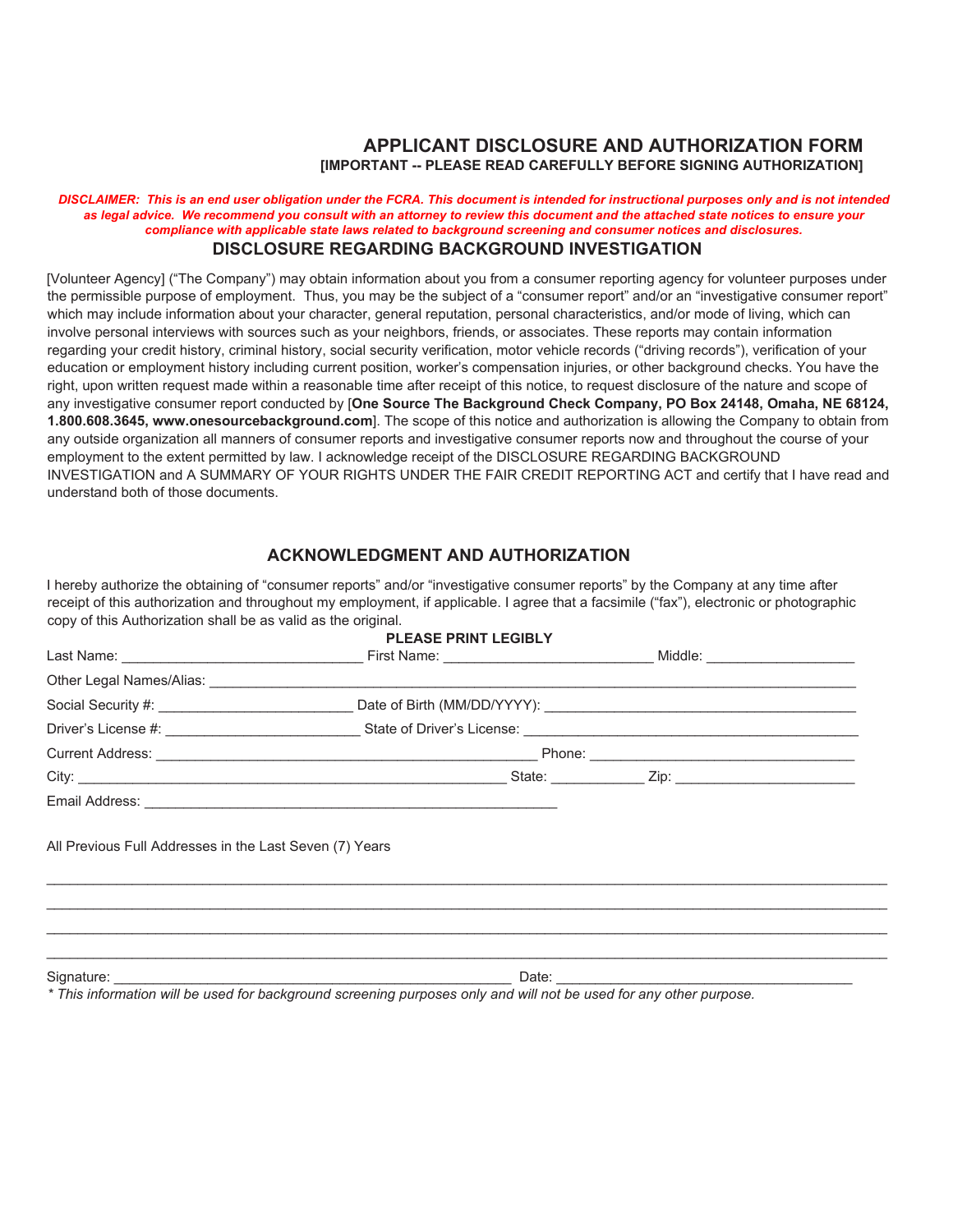# **STATE LAW NOTICES AND DISCLOSURES – BACKGROUND INVESTIGATION**

Pursuant to state law, the following disclosures are provided to state residents.

| Signature:  |  |
|-------------|--|
| Print Name: |  |
| Date:       |  |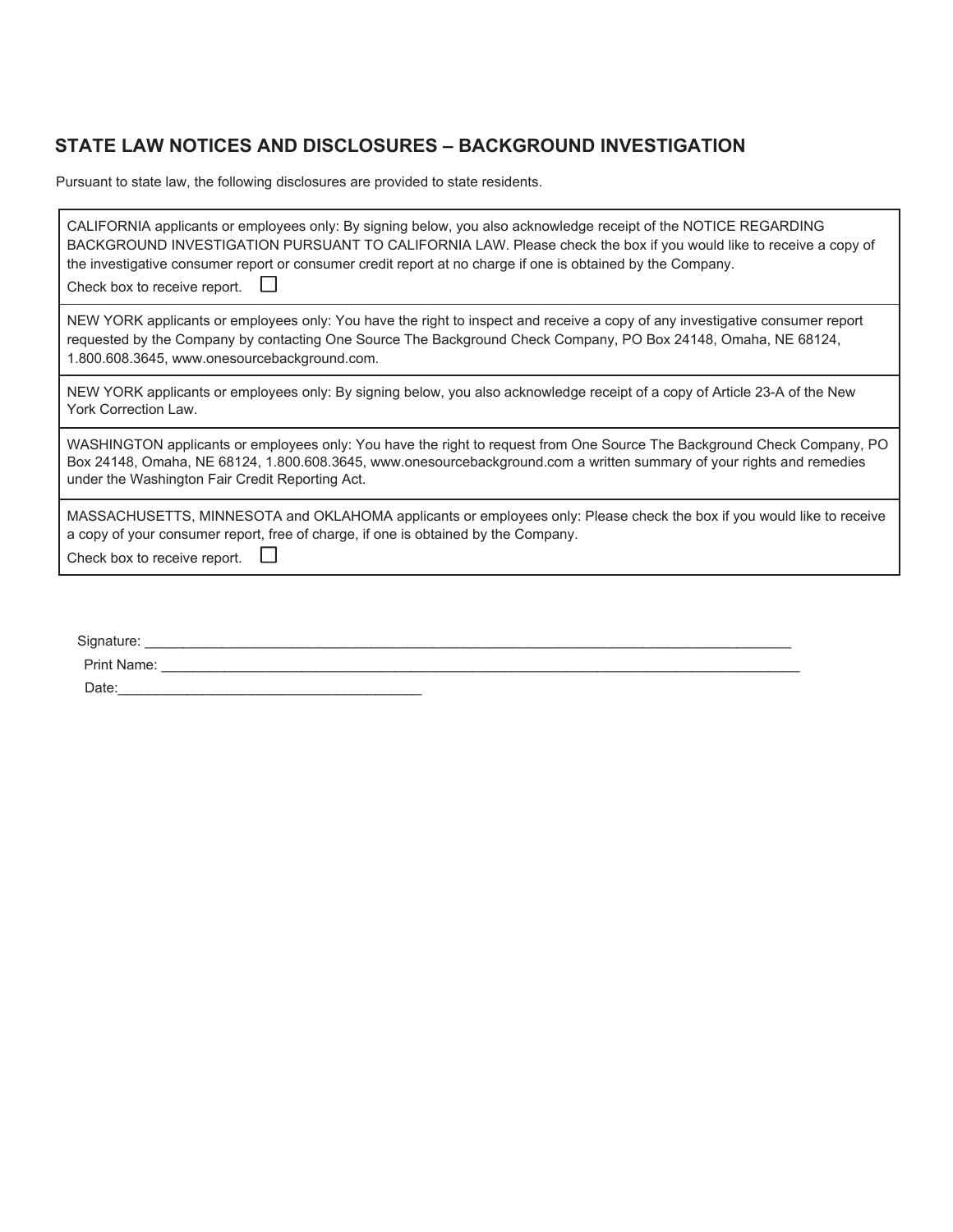# **NOTICE – BACKGROUND INVESTIGATION AND USE OF CREDIT INFORMATION CALIFORNIA RESIDENTS**

California Residents or Employees – this summary of the provisions of California Civil Code section 1785.20.5 is being provided to you pursuant to state law.

Prior to requesting a consumer credit report for employment purposes, the user of the report shall provide written notice to the person involved. The notice shall inform the person that a report will be used, and shall identify the specific basis under subdivision (a) of Section 1024.5 of California's Labor Code for use of the report. The notice shall also inform the person of the source of the report, and shall contain a box that the person may check off to receive a copy of the credit report. If the consumer indicates that he or she wishes to receive a copy of the report, the user shall request that a copy be provided to the person when the user requests its copy from the credit reporting agency. The report to the user and to the subject person shall be provided contemporaneously and at no charge to the subject person.

California Labor Code section 1024.5 is provided below:

1024.5. (a) An employer or prospective employer shall not use a consumer credit report for employment purposes unless the position of the person for whom the report is sought is any of the following:

- 1. A Managerial position.
- 2. A Position in the state Department of Justice.
- 3. That of a sworn peace officer or other law enforcement position.
- 4. A Position for which the information contained in the report is required by law to be disclosed or obtained.
- 5. A Position that involves regular access, for any purpose other than the routine solicitation and processing of credit card applications in a retail establishment, to all of the following types of information of any one person:
	- (A) Bank or credit card account information.
	- (B) Social security number.
	- (C) Date of birth.
- 6. A Position in which the person is, or would be, any of the following:
	- (A) A named signatory on the bank or credit card account of the employer.
	- (B) Authorized to transfer money on behalf of the employer.
	- (C) Authorized to enter into financial contracts on behalf of the employer.
- 7. A Position that involves access to confidential or proprietary information, including a formula, pattern, compilation, program, device, method, technique, process or trade secret that (i) derives independent economic value, actual or potential, from not being generally known to, and not being readily ascertainable by proper means by, other persons who may obtain economic value from the disclosure or use of the information, and (ii) is the subject of an effort that is reasonable under the circumstances to maintain secrecy of the information.
- 8. A Position that involves regular access to cash totaling ten thousand dollars (\$10,000) or more of the employer, a customer, or client, during the workday.
- (b).This section does not apply to a person or business subject to Sections 6801 to 6809, inclusive, of Title 15 of the United States Code and state and federal statutes or regulations implementing those sections if the person or business is subject to compliance oversight by a state or federal regulatory agency with respect to those laws.
- (c).The following definitions apply to this section:
	- 1. "Consumer credit report" has the same meaning as defined in subdivision (c) of Section 1785.3 of the Civil Code, but does not include a report that (1) verifies income or employment, and (2) does not include credit-related information, such as credit history, credit score, or credit record.
	- 2. "Managerial position" means an employee covered by the executive exemption set forth in subparagraph (1) of paragraph (A) of Section 1 of Wage Order 4 of the Industrial Welfare Commission (8 Cal. Code Regs. 11040).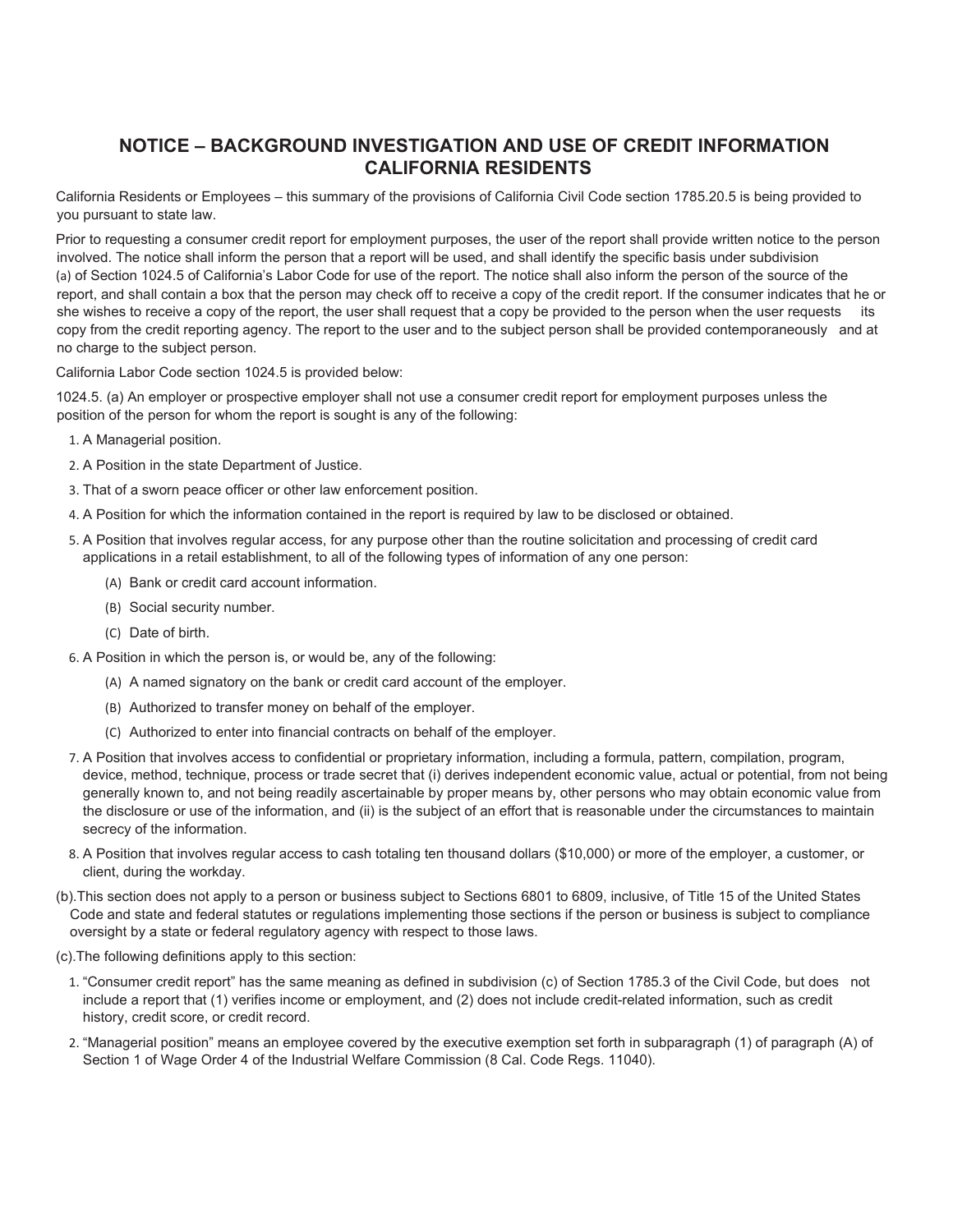## **NOTICE REGARDING BACKGROUND INVESTIGATION PURSUANT TO CALIFORNIA LAW CALIFORNIA RESIDENTS**

**California Residents or Employees** – this summary of the provisions of California Civil Code section 1786.22 is being provided to you pursuant to state law.

Your employer intends to obtain information about you from an investigative consumer reporting agency, as defined under California law, for employment purposes.

Under California law you are entitled to visually inspect all files maintained about you by an investigative consumer reporting agency ("ICRA"), such as [**One Source The Background Check Company, PO Box 24148, Omaha, NE 68124, 1.800.608.3645, www.onesourcebackground.com**], upon request and presentation of proper identification during normal business hours and on reasonable notice as follows:

- **In person.** You may request a copy of your file. The ICRA may charge you for the actual copying costs associated with providing you with a copy of your file.
- **By telephone.** A summary of all information contained in the ICRA's file about you will be provided to you via telephone, if you have made a written request for telephone disclosure, and the toll charge, if any, for the telephone call is prepaid by or charged directly to you.
- **By certified mail.** You may make a written request for copies to be sent to a specified addressee. ICRA's complying with requests for certified mailings shall not be liable for disclosures to third parties caused by mishandling of mail after such mailings leave the ICRA.

"Proper Identification" includes documents such as a valid driver's license, social security account number, military identification card, and credit cards. If an ICRA is unable to reasonably identify you on the basis of these documents, they may require additional information concerning your employment and personal or family history in order to verify your identity.

The ICRA will provide trained personnel to explain any information furnished to you and will provide a written explanation of any coded information contained in files maintained on you. This written explanation will be provided whenever a file is provided to you for visual inspection.

You may be accompanied by one other person of your choosing, who must furnish reasonable identification. An ICRA may require you to furnish a written statement granting permission to the ICRA to discuss your file in such person's presence.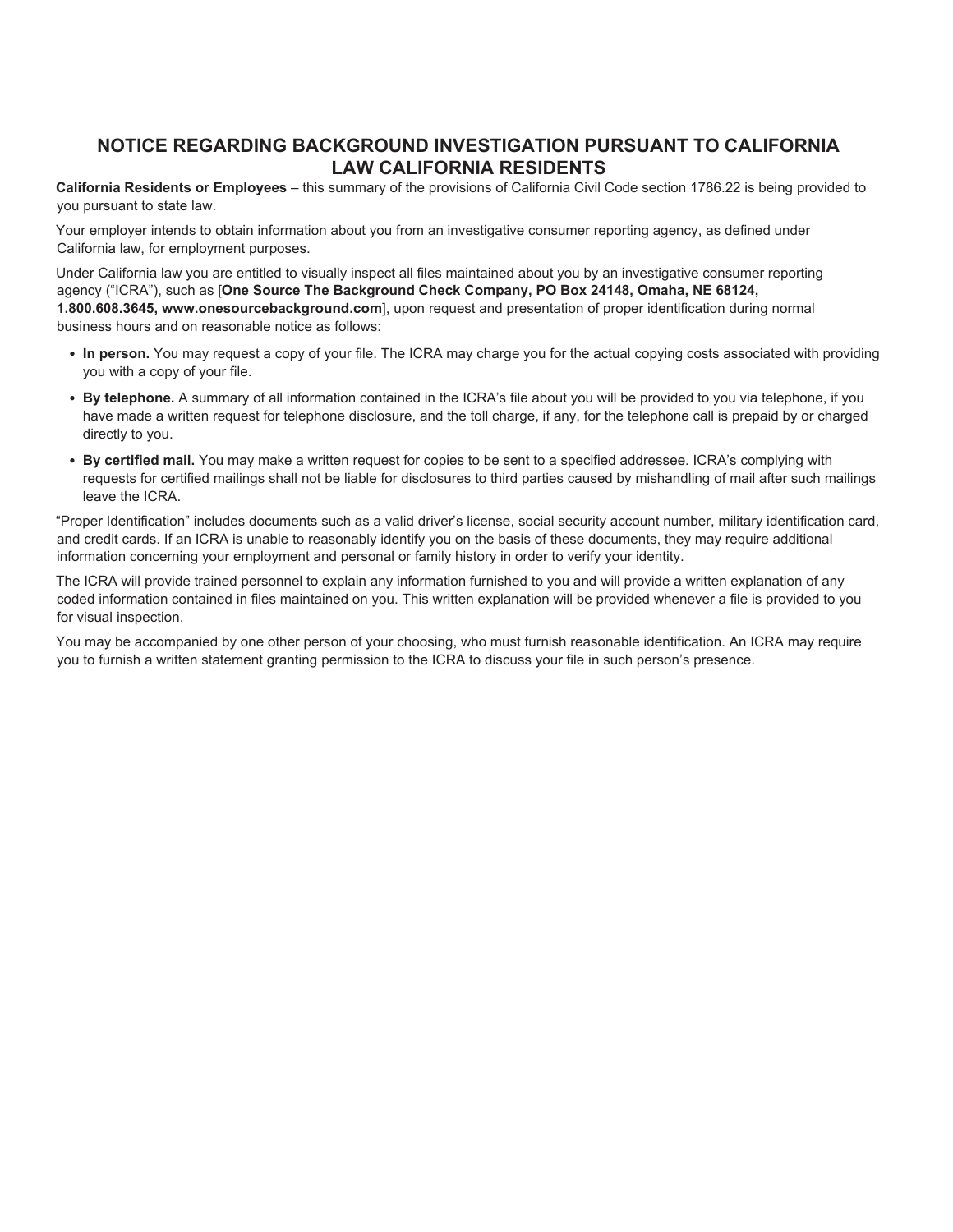## **AVISO SOBRE INVESTIGACIÓN DE ANTECEDENTES EN VIRTUD DE LA LEY DE CALIFORNIA RESIDENTES DE CALIFORNIA**

**Los residentes de California o empleados** – este Resumen de las provisiones del Código Civil de California sección 1786.22 se le proporciona en virtud de la ley del estado.

Su empleador tiene la intención de obtener información de una agencia, investigación del consumidor como se define en la ley de California, para el propósito de empleo.

Bajo la ley de California usted tiene derecho a inspeccionar visualmente todos los archivos mantenidos sobre usted por una agencia de informes de investigación del consumidor ("ICRA"), como [**One Source The Background Check Company, PO Box 24148, Omaha, NE 68124, 1.800.608.3645, www.onesourcebackground.com**], bajo petición y presentación de identificación durante el horario normal y razonable como sigue:

- **En persona.** Usted puede solicitar una copia de su archivo. El ICRA podrá cobrarle por los costos de copiado reales asociados a proveerle una copia de su archivo.
- **Por teléfono.** Un resumen de toda la información contenida en el archivo del ICRA sobre usted será proporcionada a usted por teléfono, si usted ha hecho una solicitud por escrito para la divulgación del teléfono y la carga del peaje, si los hubiere, para el teléfono llamada se pagados por o se carga directamente a usted.
- **Por correo certificado.** Puede hacer una solicitud por escrito de copias ser enviado a un destinatario especificado. ICRA de cumplir con las solicitudes para envíos certificados no será responsables de divulgaciones a terceros causados por mal manejo de correo después de tales correos dejan ICRA.

"Identificación" incluye documentos tales como licencia de conducción vigente, número de cuenta de seguridad social, tarjeta de identificación militar y tarjetas de crédito. Si un ICRA es incapaz de identificarle razonablemente sobre la base de estos documentos, puede requerir información adicional relativa a su empleo y antecedentes personales o familiares con el fin de verificar su identidad.

ICRA proporcionará personal capacitado para explicar cualquier información proporcionada a usted y le proporcionará una explicación por escrito de la información codificada contenida en los archivos mantenidos en usted. Esta explicación por escrito se prestará cada vez que se proporciona un archivo para inspección visual.

Puede ser acompañado a otra persona de su elección, que deberá suministrar la identificación razonable. Una ICRA puede requerir a presentar un declaración escrita otorga permiso de ICRA para discutir su archivo en presencia de tal persona.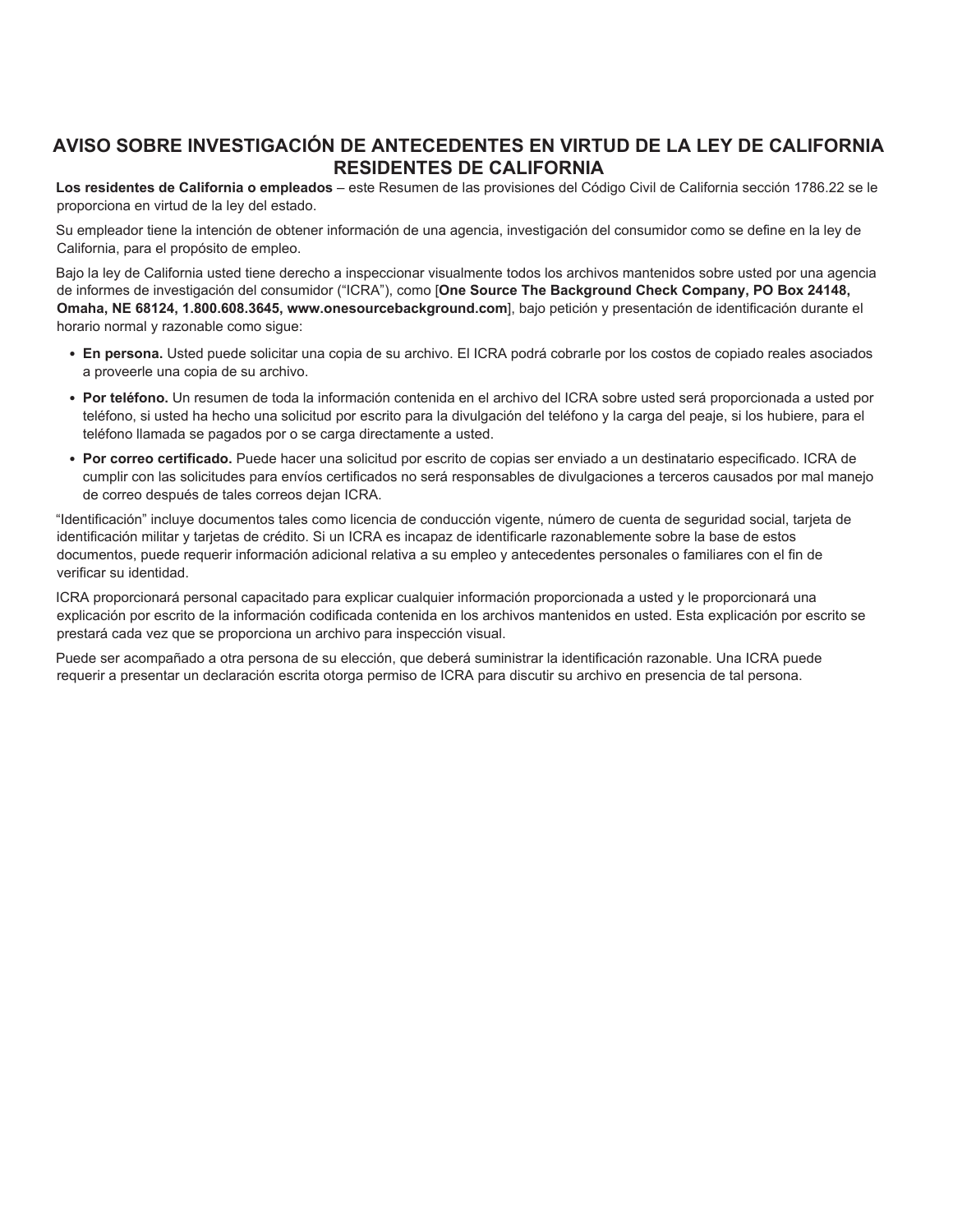# **NOTICE – BACKGROUND INVESTIGATION NEW JERSEY RESIDENTS**

New Jersey Residents or Employees – this summary of the provisions of the New Jersey Fair Credit Reporting Act ("NJFCRA") is being provided to you pursuant to state law (N.J.S.A. § 56:11-28 et seq.)

- Before an employer can obtain a consumer report about you from a consumer reporting agency they must provide you with a clear and conspicuous disclosure in writing that such may be obtained for employment purposes. You must provide written consent to the procurement, for employment purposes, of a consumer report.
- When using a consumer report for employment purposes, before taking adverse action based in whole or in part on the report, an employer must provide you with a copy of the consumer report and a description in writing of your rights under the federal Fair Credit Reporting Act as well as the NJFCRA.
- You must be afforded a reasonable opportunity to dispute, with the consumer reporting agency, any information on which the employer relied upon in your consumer report.
- You can request from a consumer reporting agency all information in your file, upon proper identification. This includes sources of information and identification of each person who procured a consumer report for employment purposes during the two- year period preceding your request. These requests must be made during normal business hours and on reasonable notice. It can be done in person or by telephone, if you have made a written request and pay the toll charge. A consumer reporting agency must provide trained personnel to explain to you any information in the consumer report.
- You can dispute inaccurate information with the consumer reporting agency. If you dispute the completeness or accuracy of any of the information in your file, the consumer reporting agency must reinvestigate free of charge during a 30-day period. A consumer reporting agency must provide written notice to you of the results of the reinvestigation not later than five business days after completion of the reinvestigation.
- If, after a reinvestigation, any information disputed by you is found to be inaccurate or incomplete or cannot be verified, the consumer reporting agency must promptly delete that item of information from your file or modify that item of information, as appropriate, based on the results of the reinvestigation.
- You can seek damages for noncompliance under the NJFCRA.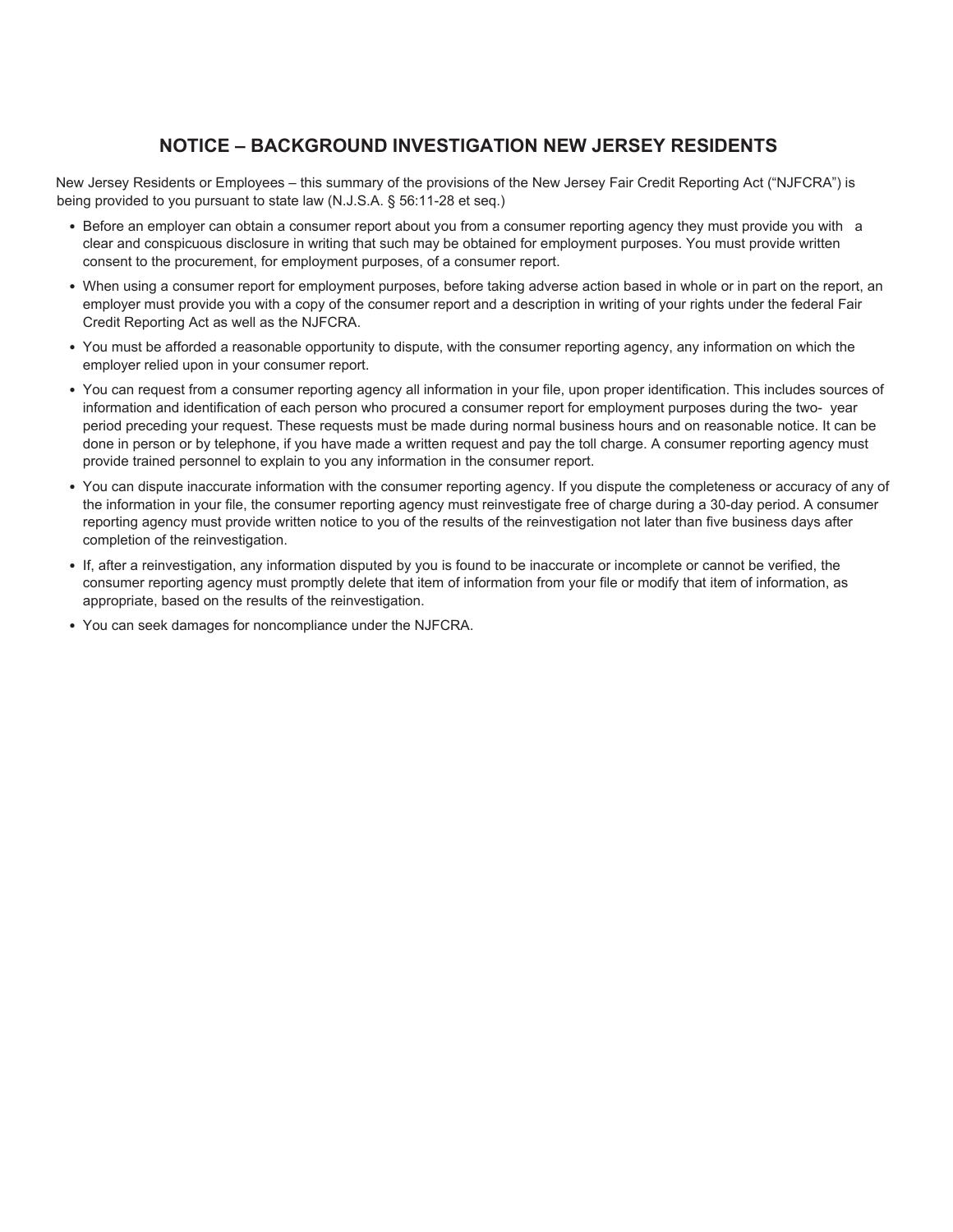# **NOTICE – BACKGROUND INVESTIGATION NEW YORK RESIDENTS**

New York Residents or Employees – this summary of the provisions of the New York Correction Law is being provided to you pursuant to state law.

#### **Article 23-A Licensure and Employment of Persons Previously Convicted of One or More Criminal Offenses**

### **§ 750. Definitions**

For the purposes of this article, the following terms shall have the following meanings:

- 1. "Public agency" means the state or any local subdivision thereof, or any state or local department, agency, board or commission.
- 2. "Private employer" means any person, company, corporation, labor organization or association which employs ten or more persons.
- 3. "Direct relationship" means that the nature of criminal conduct for which the person was convicted has a direct bearing on his fitness or ability to perform one or more of the duties or responsibilities necessarily related to the license, opportunity, or job in question.
- 4. "License" means any certificate, license, permit or grant of permission required by the laws of this state, its political subdivisions or instrumentalities as a condition for the lawful practice of any occupation, employment, trade, vocation, business, or profession. Provided, however, that "license" shall not, for the purposes of this article, include any license or permit to own, possess, carry, or fire any explosive, pistol, handgun, rifle, shotgun, or other firearm.
- 5. "Employment" means any occupation, vocation or employment, or any form of vocational or educational training. Provided, however, that "employment" shall not, for the purposes of this article, include membership in any law enforcement agency.

### **§ 751. Applicability**

The provisions of this article shall apply to any application by any person for a license or employment at any public or private employer, who has previously been convicted of one or more criminal offenses in this state or in any other jurisdiction, and to any license or employment held by any person whose conviction of one or more criminal offenses in this state or in any other jurisdiction preceded such employment or granting of a license, except where a mandatory forfeiture, disability or bar to employment is imposed by law, and has not been removed by an executive pardon, certificate of relief from disabilities or certificate of good conduct. Nothing in this article shall be construed to affect any right an employer may have with respect to an intentional misrepresentation in connection with an application for employment made by a prospective employee or previously made by a current employee.

#### **§ 752. Unfair discrimination against persons previously convicted of one or more criminal offenses prohibited**

No application for any license or employment, and no employment or license held by an individual, to which the provisions of this article are applicable, shall be denied or acted upon adversely by reason of the individual's having been previously convicted of one or more criminal offenses, or by reason of a finding of lack of "good moral character" when such finding is based upon the fact that the individual has previously been convicted of one or more criminal offenses, unless:

- 1. there is a direct relationship between one or more of the previous criminal offenses and the specific license or employment sought or held by the individual; or
- 2. the issuance or continuation of the license or the granting or continuation of the employment would involve an unreasonable risk to property or to the safety or welfare of specific individuals or the general public.

### **§ 753. Factors to be considered concerning a previous criminal conviction; presumption**

- 1. In making a determination pursuant to section seven hundred fifty-two of this chapter, the public agency or private employer shall consider the following factors:
	- A. The public policy of this state, as expressed in this act, to encourage the licensure and employment of persons previously convicted of one or more criminal offenses.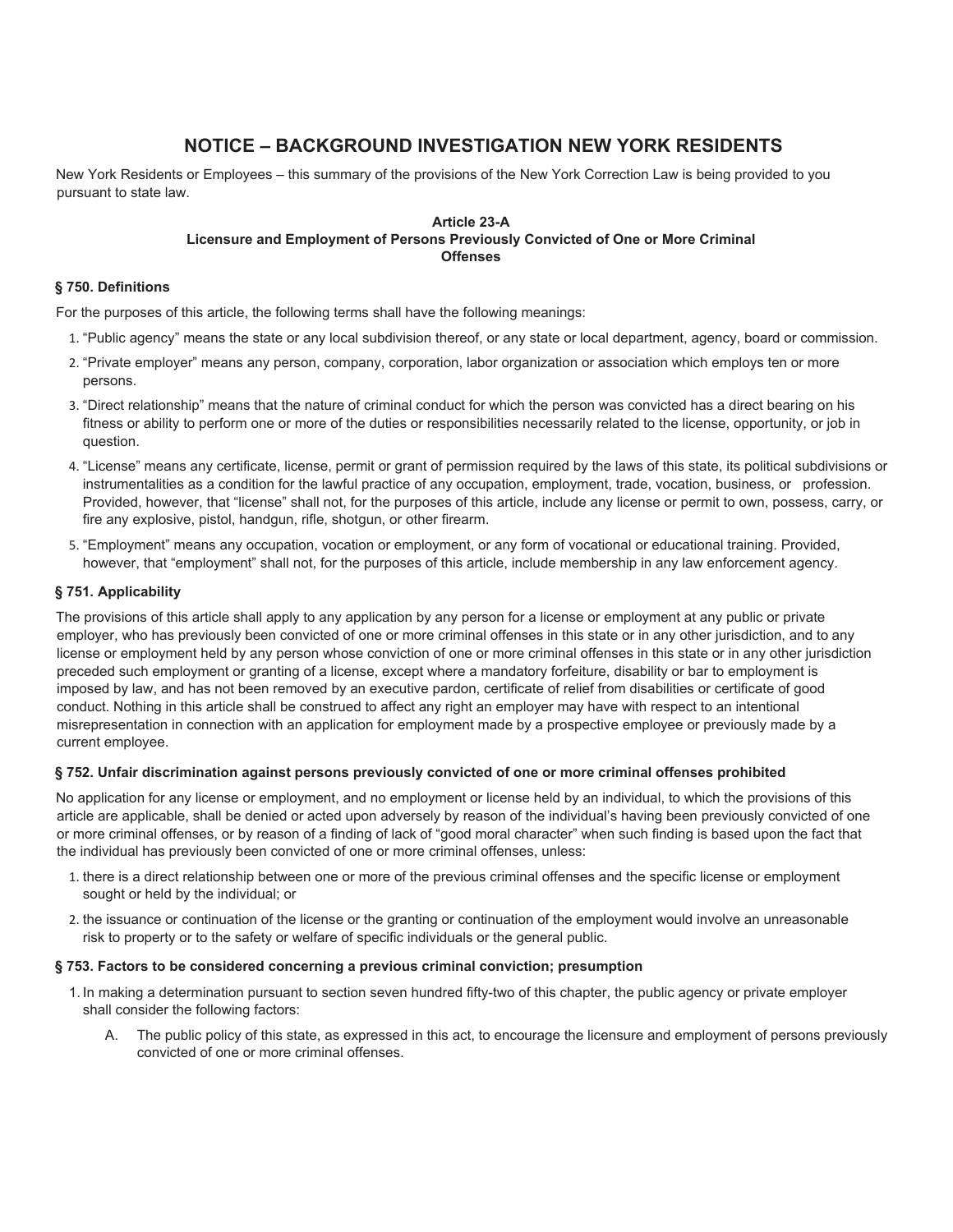- B. The specific duties and responsibilities necessarily related to the license or employment sought or held by the person.
- C. The bearing, if any, the criminal offense or offenses for which the person was previously convicted will have on his fitness or ability to perform one or more such duties or responsibilities.
- D. The time which has elapsed since the occurrence of the criminal offense or offenses.
- E. The age of the person at the time of occurrence of the criminal offense or offenses.
- F. The seriousness of the offense or offenses.
- G. Any information produced by the person, or produced on his behalf, in regard to his rehabilitation and good conduct.
- H. The legitimate interest of the public agency or private employer in protecting property, and the safety and welfare of specific individuals or the general public.
- 2. In making a determination pursuant to section seven hundred fifty-two of this chapter, the public agency or private employer shall also give consideration to a certificate of relief from disabilities or a certificate of good conduct issued to the applicant, which certificate shall create a presumption of rehabilitation in regard to the offense or offenses specified therein.

#### **§ 754. Written statement upon denial of license or employment**

At the request of any person previously convicted of one or more criminal offenses who has been denied a license or employment, a public agency or private employer shall provide, within thirty days of a request, a written statement setting forth the reasons for such denial.

### **§ 755. Enforcement**

- 1. In relation to actions by public agencies, the provisions of this article shall be enforceable by a proceeding brought pursuant to article seventy-eight of the civil practice law and rules.
- 2. In relation to actions by private employers, the provisions of this article shall be enforceable by the division of human rights pursuant to the powers and procedures set forth in article fifteen of the executive law, and, concurrently, by the New York city commission on human rights.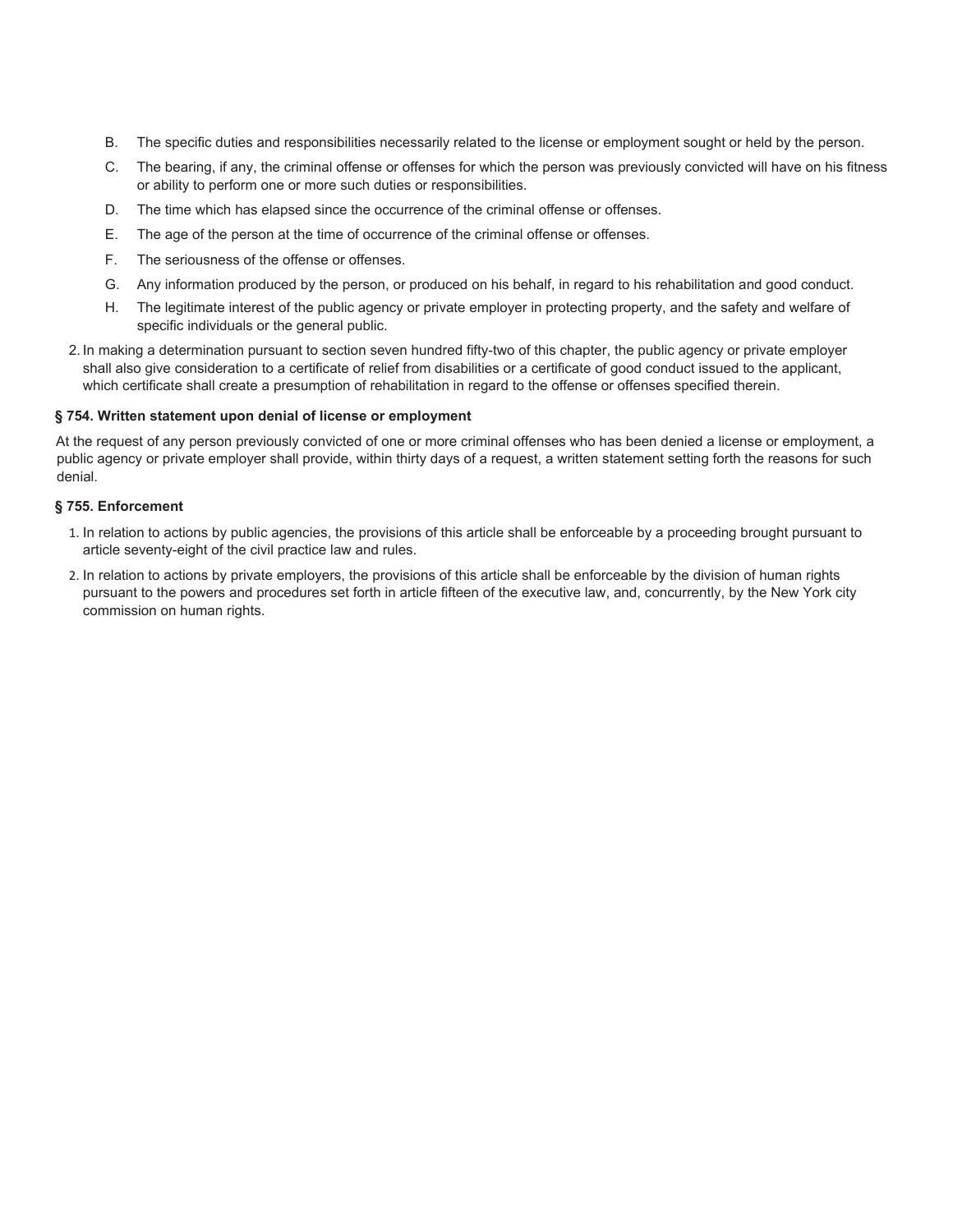# **NOTICE – BACKGROUND INVESTIGATION WASHINGTON STATE RESIDENTS**

Washington State Residents or Employees – this summary of the provisions of the Washington State Fair Credit Reporting Act (WFCRA) is being provided to you pursuant to state law. The WFCRA is designed to promote accuracy, fairness, consumer confidentiality and the proper use of credit data by each consumer reporting agency (CRA) in accordance with the requirements of the WFCRA.

The WFCRA is modeled after, and generally provides the same rights as, the federal Fair Credit Reporting Act (FCRA) (15 U.S.C. § 1681 et seq.) A summary of your rights under the FCRA is available at https://onesourcebackground.com/wpcontent/uploads/Summary-of-Rights-FCRA.pdf.

The complete text of the WFCRA RCW 19.182, can be obtained from the Washington Code Revisers Office, P.O. Box 40551, Olympia, WA 98504, or online at http://apps.leg.wa.gov/rcw/default.aspx?cite=19.182&full=true%20-%2019.182.070. One significant distinction between the FCRA and the WFCRA is that in Washington, an employer may not obtain a consumer report that indicates the consumer's credit worthiness, credit standing, or credit capacity, unless (1) the information is substantially job related and the employer's reason(s) for using the information are disclosed in writing, or (2) the information is required by law.

The following is a summary of your major rights under the WFCRA:

- You will be required to provide proper identification before reviewing your consumer file. Proper identification may include your Social Security number. You may request to review your file at any time. A CRA will make disclosures of your file available to you during normal business hours and on reasonable notice. File disclosures may be done in person or by telephone, if you have made a written request and pay the toll charge, as applicable, or by any other reasonable means. A CRA will provide trained personnel to explain to you any information in your consumer report. Upon request, and proper identification, you may be permitted to bring one additional person with you to review your consumer file. If the CRA provides you with a credit score, the agency will also provide you with an explanation for that credit score.
- You have a right to know what is in your file. Upon proper identification, you may request and obtain all the information about you in the CRA's files, although medical information may be withheld, and instead will be disclosed to a health care provider of your choice. Your health care provider may disclose your medical information to you directly. Your file disclosure will include all items of information the CRA maintains about you, including sources of information (except sources acquired solely for use in an investigative report). The file will also identify each person who procured your consumer report for employment purposes during the two-year period preceding your request, or any person who procured your report for any other purpose within the six-months prior to your request. When applicable, a record of inquiries the CRA received identifying you in a credit transaction that was not initiated by you in the six-months prior to your file disclosure request. Each of these records will include the name of the person or trade name of the business that sought your consumer file, and upon your request, their respective addresses.
- You are entitled to one free consumer report every 12 months, upon request. In many cases, your file disclosure will be free. You may be charged a limited fee for a second or subsequent report requested by you during a 12 month period. You will also not be charged for:
	- o a consumer report if a person has taken adverse action against you because of information in your report;
	- o the reinvestigation of information you dispute; or o corrected reports resulting from the deletion of
	- inaccurate or unverifiable information.
- You must be told if information in your file has been used against you. If a person takes an adverse action against you that is based, in whole or in part, on information contained in a consumer report, that person must tell you (usually, through a written notice), and must give you the name, address, and telephone number of the CRA that provided the information.
- You have a right to dispute incomplete or inaccurate information. If you identify information in your file that is incomplete or inaccurate, and you notify the CRA directly of the dispute, the CRA will reinvestigate without charge and record the current status of the disputed information before the end of thirty business days, unless your dispute is frivolous. Upon completion of the reinvestigation, within five business days of the CRA's decision, the agency will provide you notice in writing or through another authorized means, of the results of the reinvestigation. If the CRA determines that your dispute is frivolous the agency will inform you of that determination, along with its reasons, and your rights under the WFCRA within five business days.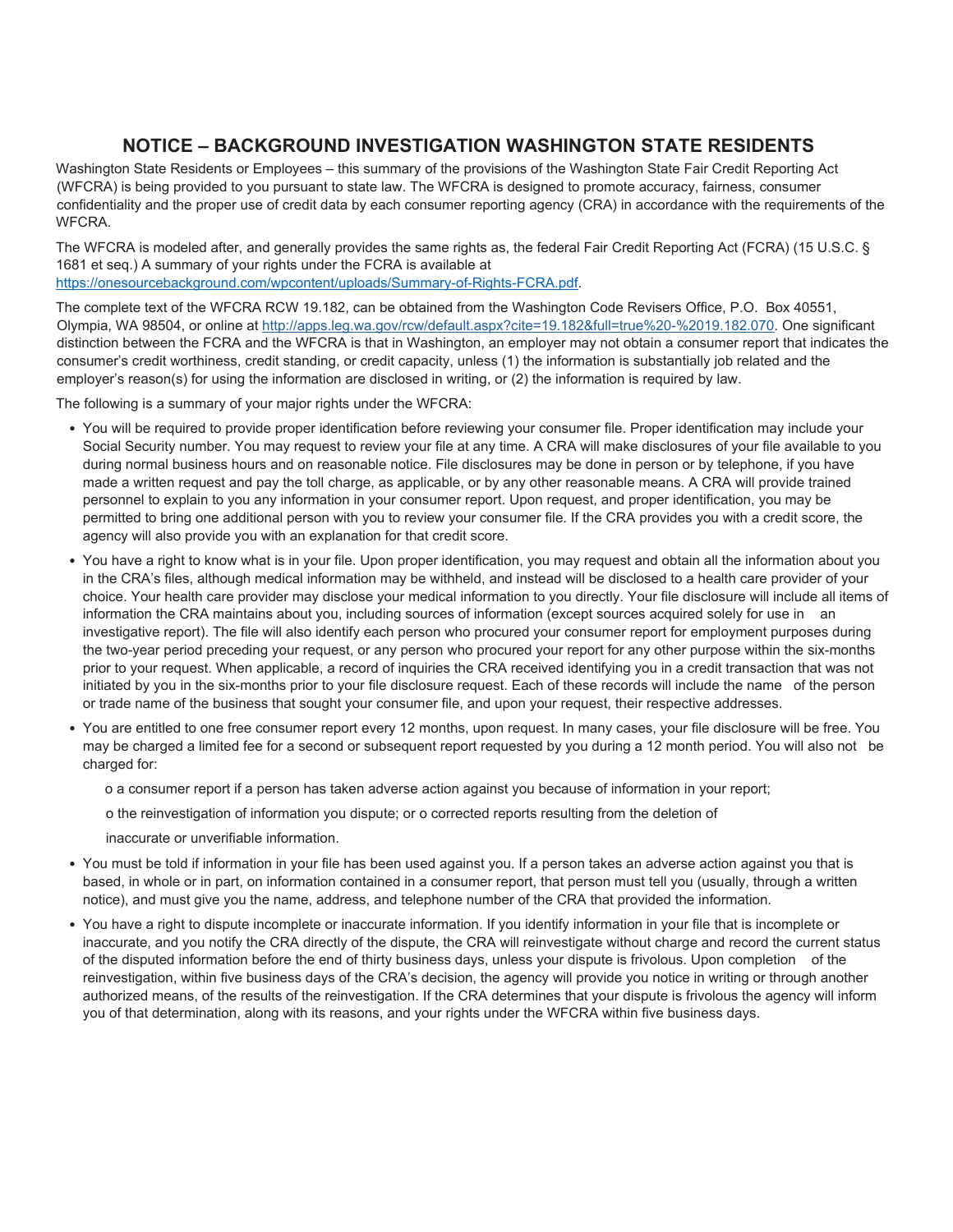- Consumer reporting agencies must correct or delete inaccurate, incomplete, or unverifiable information. Upon completion of the reinvestigation, if the information you disputed is found to be inaccurate or cannot be verified, the CRA must delete the information and notify you of the correction. Information that has been found to be inaccurate will not be reinserted into your consumer file, unless the furnisher of the information verifies the accuracy and completeness of that information. In such circumstances, you will be notified, within thirty business days that the information is being reinserted into your file. If the reinvestigation does not resolve your dispute, you may file with the CRA a brief statement (that may be limited to 100 words) setting forth the nature of your dispute. The statement will be placed in your consumer file and in any subsequent report containing the information you disputed.
- You have the right to request that users of your consumer report be notified of any disputed information they previously received within the statutory time frame. After certain disputed information has been deleted or you have filed a statement of dispute, you may request that the CRA provides notification of that deleted item or item of dispute to any person you designate who has, within two years received your consumer report for employment purposes, or who has within six months received your report for any other purpose, if the furnished report contained the deleted or disputed information.
- Consumer reporting agencies may not report outdated negative information. In most cases, a CRA may not report negative information that is more than seven years old, or bankruptcies that are more than ten years old.
- You have the right to advanced disclosure of any fees. Any charges for file disclosures or other requested actions to be taken by the CRA must be disclosed to you before the information is provided or the action is taken.
- Access to your file is limited. A CRA may provide information about you only to people with a valid need usually to consider an application with a creditor, insurer, employer, landlord, court or government agency, or in accordance with your written instructions.
- You must be notified if reports are provided to employers. A CRA may not give out information about you to employers without your knowledge. A potential employer must make a clear and conspicuous disclosure in writing to you or obtain your consent before obtaining a report. A current employer may not receive a report unless it has given you written notice that reports may be used for employment purposes.
- You must be notified in writing if a person seeks an investigative consumer report about you. An investigative consumer report may include information as to your character, general reputation, personal characteristics, and mode of living. Within a reasonable period of time after receiving such notice, you may request, in writing, a disclosure as to the nature and scope of the investigation requested—which will be delivered to you within five days of your request.
- You may limit "prescreened" offers of credit and insurance you get based on information in your credit report. You may elect not to receive unsolicited "prescreened" offers for credit and insurance by using the CRA's notification system to remove your name and address from the lists these offers are based on. You may opt-out with the nationwide credit bureaus at 1-888-5-OPTOUT (1- 888-567-8688).
- You may place a security freeze on your credit report. Under certain circumstances, you may request that a security freeze be placed on your credit report to prevent it from being shared with potential creditors or insurance companies when making determinations related to your eligibility for credit.
- You may be able to block information resulting from identity theft from appearing on your credit report. If you are a victim of identity theft, certain CRAs must permanently block misinformation resulting from that theft from appearing on your credit report. You must provide the CRA with a copy of a police report as evidence of your claim before it can place the block on your report.
- You may seek damages from violators. If a CRA, a user of consumer reports, or a furnisher of information to a CRA violates the WFCRA, and you have a legal basis for a claim under the WFCRA, you may be able to bring a legal action in court to assert your rights under the WFCRA. The applicable statute of limitations is specified in Wash. Stat. § 19.182.120 — which is generally two years from the date the cause of action accrued. Consumers who prevail on claims to enforce the WCFRA may obtain actual damages, monetary penalties, reasonable attorneys' fees, costs, and other relief.

#### **For questions or concerns regarding the WFCRA, please contact:**

Office of the Attorney General Consumer Protection Division 800 5th Avenue, Suite 2000 Seattle, Washington 98104-3188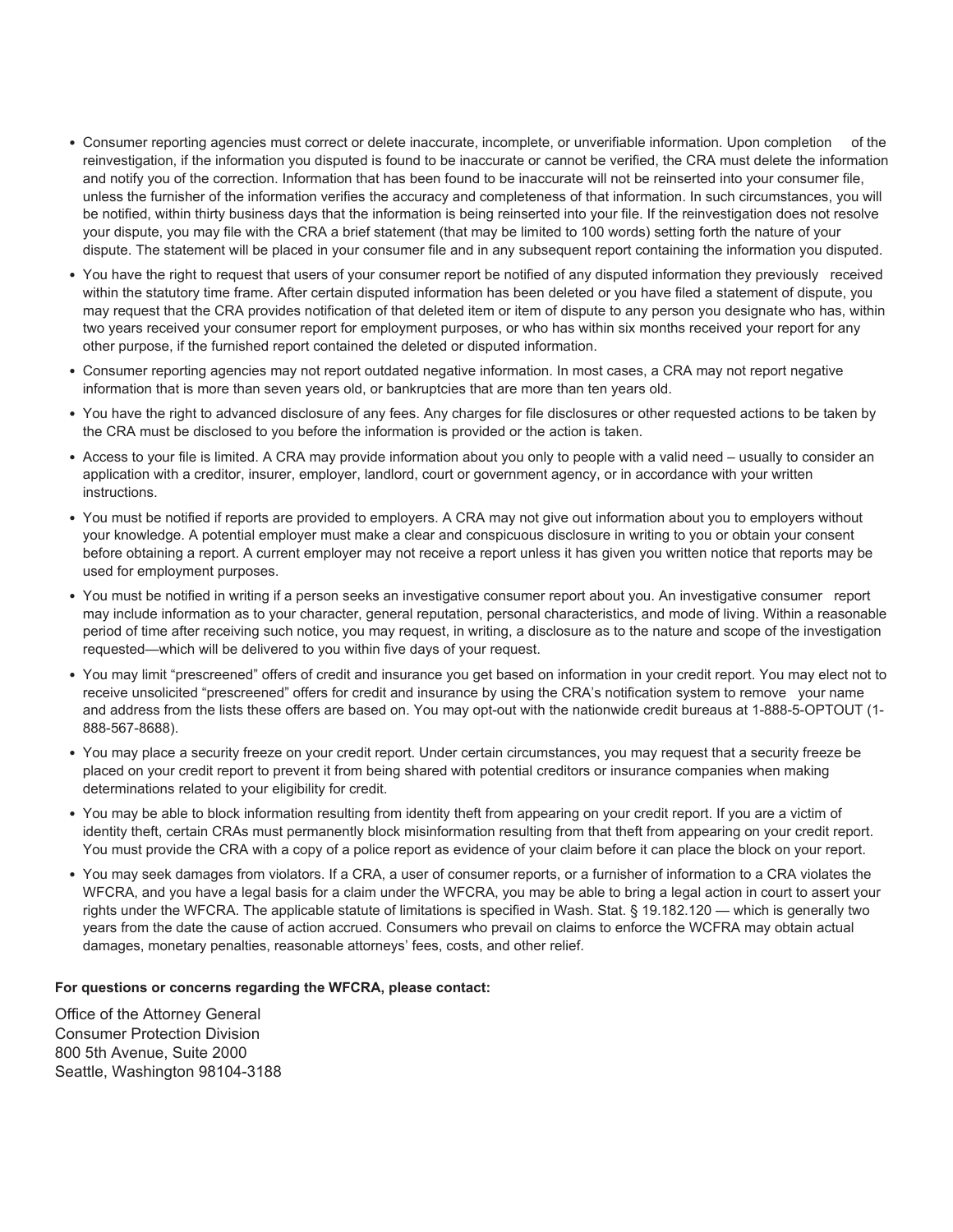Phone 1-800-551-4636 or (206) 464-6684 Statewide Toll-Free TDD: 800-833-6388

### **Any complaints by consumers under state law may be directed to:**

The Attorney General's Office via U.S. Mail or Online. Information and forms related to filing a consumer complaint can be found at: http://www.atg.wa.gov/FileAComplaint.aspx

Additional information about consumer issues can be found at: http://www.atg.wa.gov/consumer-issues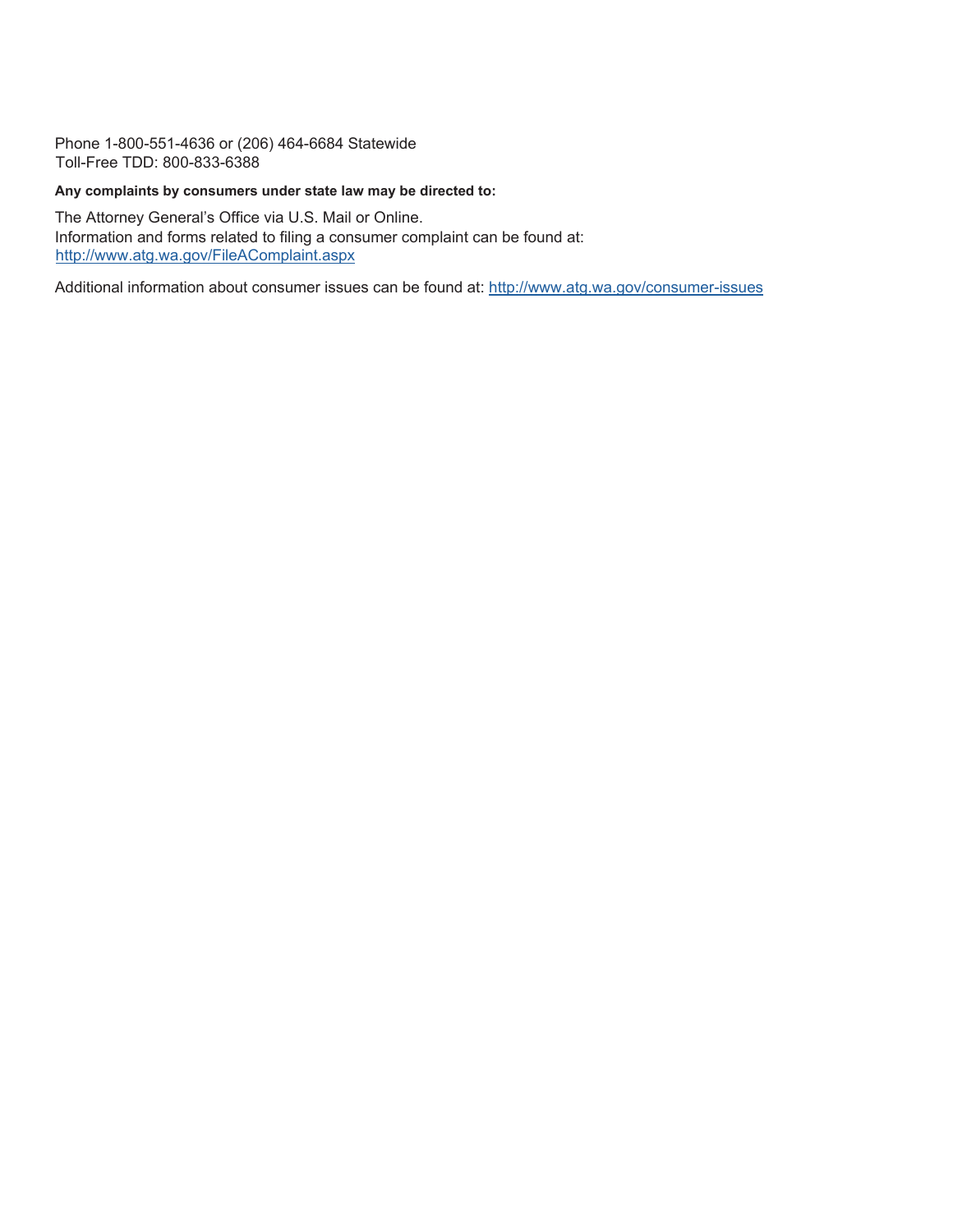## **A SUMMARY OF YOUR RIGHTS UNDER THE FAIR CREDIT REPORTING ACT**

The federal Fair Credit Reporting Act (FCRA) promotes the accuracy, fairness, and privacy of information in the files of consumer reporting agencies. There are many types of consumer reporting agencies, including credit bureaus and specialty agencies (such as agencies that sell information about check writing histories, medical records, and rental history records). Here is a summary of your major rights under FCRA. **For more information, including information about additional rights, go to** www.consumerfinance.gov/learnmore **or write to: Consumer Financial Protection Bureau, 1700 G Street N.W., Washington, DC 20552.**

- **You must be told if information in your file has been used against you.** Anyone who uses a credit report or another type of consumer report to deny your application for credit, insurance, or employment – or to take another adverse action against you – must tell you, and must give you the name, address, and phone number of the agency that provided the information.
- **You have the right to know what is in your file.** You may request and obtain all the information about you in the files of a consumer reporting agency (your "file disclosure"). You will be required to provide proper identification, which may include your Social Security number. In many cases, the disclosure will be free. You are entitled to a free file disclosure if:
- a person has taken adverse action against you because of information in your credit report;
- you are the victim of identity theft and place a fraud alert in your file;
- your file contains inaccurate information as a result of fraud;
- you are on public assistance;
- you are unemployed but expect to apply for employment within 60 days.

In addition, all consumers are entitled to one free disclosure every 12 months upon request from each nationwide credit bureau and from nationwide specialty consumer reporting agencies. See www.consumerfinance.gov/learnmore for additional information.

- **You have the right to ask for a credit score.** Credit scores are numerical summaries of your credit-worthiness based on information from credit bureaus. You may request a credit score from consumer reporting agencies that create scores or distribute scores used in residential real property loans, but you will have to pay for it. In some mortgage transactions, you will receive credit score information for free from the mortgage lender.
- **You have the right to dispute incomplete or inaccurate information.** If you identify information in your file that is incomplete or inaccurate, and report it to the consumer reporting agency, the agency must investigate unless your dispute is frivolous. See www.consumerfinance.gov/learnmore for an explanation of dispute procedures.
- **Consumer reporting agencies must correct or delete inaccurate, incomplete, or unverifiable information.** Inaccurate, incomplete, or unverifiable information must be removed or corrected, usually within 30 days. However, a consumer reporting agency may continue to report information it has verified as accurate.
- **Consumerreporting agencies may notreport outdated negative information.** In most cases, a consumer reporting agency may not report negative information that is more than seven years old, or bankruptcies that are more than 10 years old.
- **Access to your file is limited.** A consumer reporting agency may provide information about you only to people with a valid need – usually to consider an application with a creditor, insurer, employer, landlord, or other business. The FCRA specifies those with a valid need for access.
- **You must give your consent for reports to be provided to employers.** A consumer reporting agency may not give out information about you to your employer, or a potential employer, without your written consent given to the employer. Written consent generally is not required in the trucking industry. For more information, go to www.consumerfinance.gov/learnmore.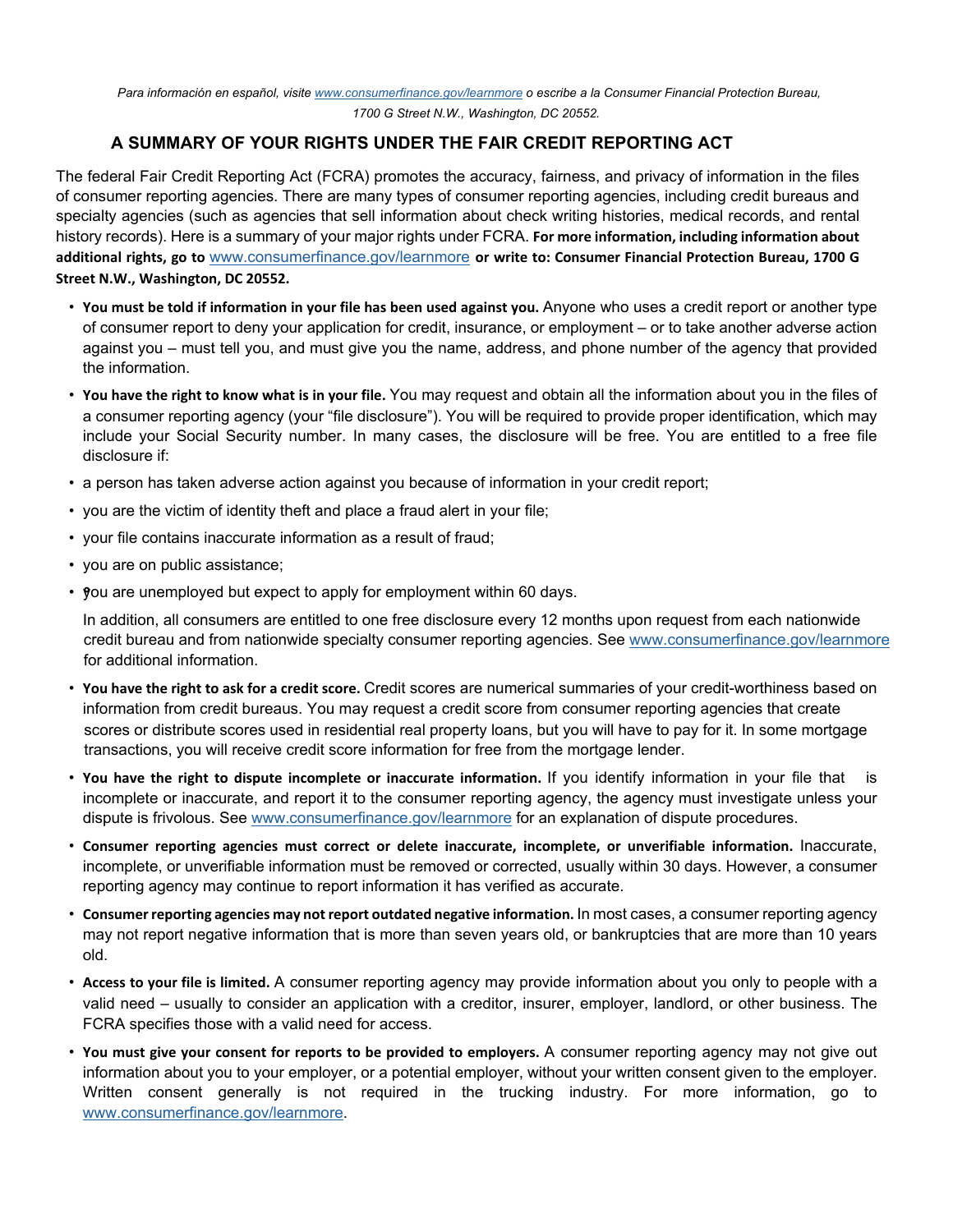- You may limit "prescreened" offers of credit and insurance you get based on information in your credit report. Unsolicited "prescreened" offers for credit and insurance must include a toll-free phone number you can call if you choose to remove your name and address from the lists these offers are based on. You may opt out with the nationwide credit bureaus at 1-888-5-OPTOUT (1-888-567-8688).
- The following FCRA right applies with respect to nationwide consumer reporting agencies:

### **CONSUMERS HAVE THE RIGHT TO OBTAIN A SECURITY FREEZE**

You have a right to place a "security freeze" on your credit report, which will prohibit a consumer reporting agency from **releasing information in your credit report without your express authorization.** The security freeze is designed to prevent credit, loans, and services from being approved in your name without your consent.

However, you should be aware that using a security freeze to take control over who gets access to the personal and financial information in your credit report may delay, interfere with, or prohibit the timely approval of any subsequent request or application you make regarding a new loan, credit, mortgage, or any other account involving the extension of credit.

As an alternative to a security freeze, you have the right to place an initial or extended fraud alert on your credit file at no cost. An initial fraud alert is a 1-year alert that is placed on a consumer's credit file. Upon seeing a fraud alert display on a consumer's credit file, a business is required to take steps to verify the consumer's identity before extending new credit. If you are a victim of identity theft, you are entitled to an extended fraud alert, which is a fraud alert lasting 7 years.

A security freeze does not apply to a person or entity, or its affiliates, or collection agencies acting on behalf of the person or entity, with which you have an existing account that requests information in your credit report for the purposes of reviewing or collecting the account. Reviewing the account includes activities related to account maintenance, monitoring, credit line increases, and account upgrades and enhancements.

- **You may seek damages from violators.** If a consumer reporting agency, or, in some cases, a user of consumer reports or a furnisher of information to a consumer reporting agency violates the FCRA, you may be able to sue in state or federal court.
- **Identity theft victims and active duty military personnel have additional rights.** For more information, visit www.consumerfinance.gov/learnmore.